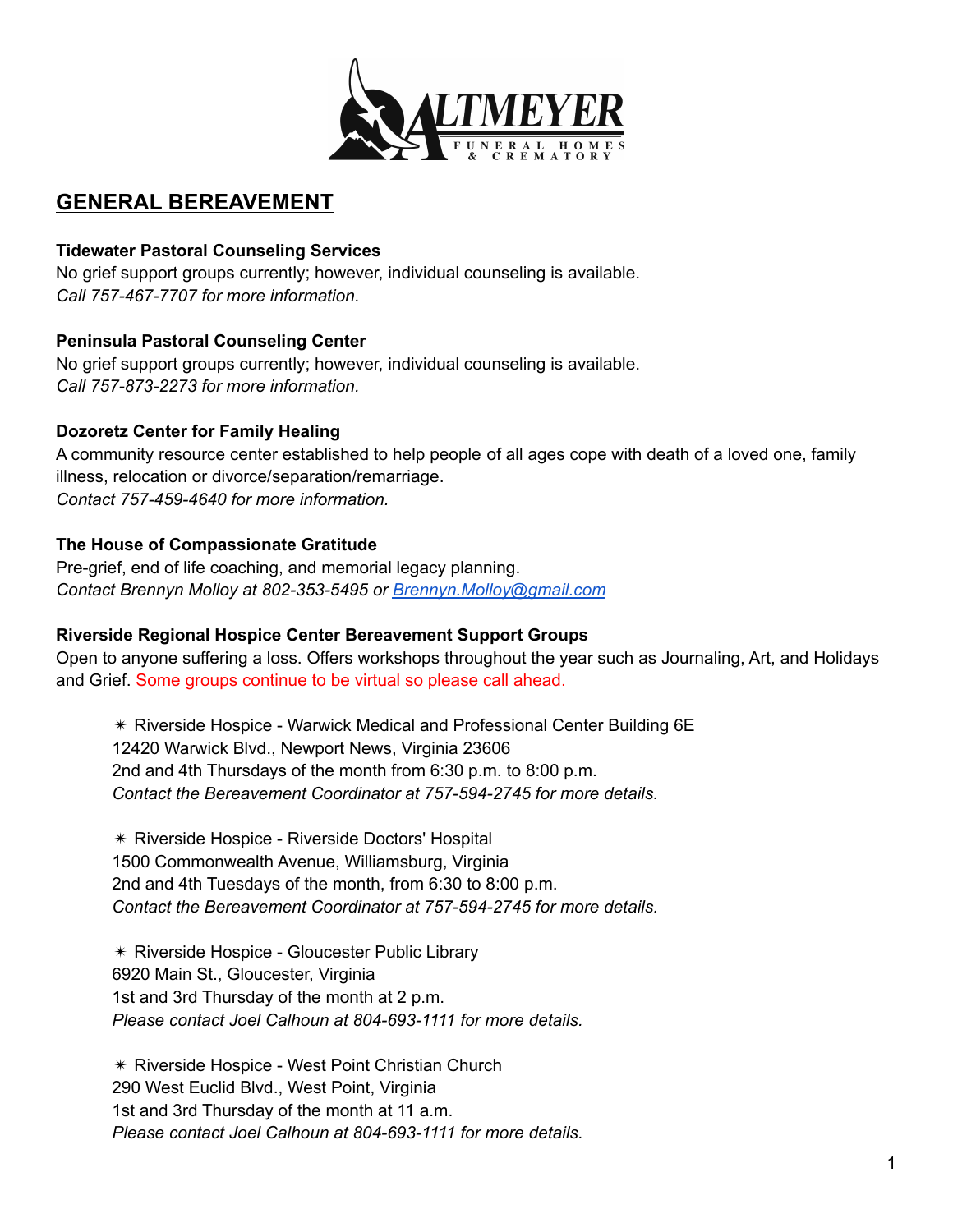

### **Riverside Grief Support Group**

For parents or anyone who has experienced a loss due to death or other significant life changing loss. Visit <https://www.riversideonline.com/health-resources/events/programs/support-groups> for more information on additional groups.

*Contact Mary Jimenez at 757-789-5000 or [Mary.Jimenez@rivhs.com](mailto:Mary.Jimenez@rivhs.com)*

## **Sentara Bereavement Support**

Support is offered to individuals in the community as well as hospice patients. Visit [https://www.sentara.com/hampton-roads-virginia/healthwellness/data/blogs/virtual-grief-support-groups-now-av](https://www.sentara.com/hampton-roads-virginia/healthwellness/data/blogs/virtual-grief-support-groups-now-available.aspx) [ailable.aspx](https://www.sentara.com/hampton-roads-virginia/healthwellness/data/blogs/virtual-grief-support-groups-now-available.aspx) or <https://www.sentara.com/hampton-roads-virginia/classesevents.aspx> for details about current

#### groups.

✴ Sentara CarePlex Hospital - Bereavement Support Group 3000 Coliseum Drive, Hampton, VA 23666 Currently suspended due to COVID but support is available. *Contact Chaplain Services at 757-736-1201 or [SCHChaplain@sentara.com](mailto:SCHChaplain@sentara.com)*

✴ Sentara Hospice Bereavement Support Offered on the Peninsula, to include Williamsburg. *Contact Nicole McDonald, Bereavement Coordinator, at 757-736-0733.*

## **Hospice House & Support Care of Williamsburg**

FREE Bereavement Support Groups and workshops as well as holiday and seasonal support for those individuals that have experienced a loss of family and/or friends more than 2 months previously. A walking/social group is also offered. Groups are on hold due to staff vacancy but may resume soon. *Contact bereavement@williamsburghospice.org or call 757-253-1220.*

## **Star of the Sea Catholic Church**

1404 Pacific Avenue Virginia Beach, VA 23451 12 week Program using, "Understanding Your Grief" by Alan Wolfelt Hope to resume in September 2021. *Contact Gerri Tarkington at 757-428-8547 to register.*

## **HarborPointe Community Church**

351 East Mercury Blvd., Hampton, VA 23663 Sessions currently suspended but assistance available. *Contact Tom or Ann Andrews at 757-719-4026 for details.*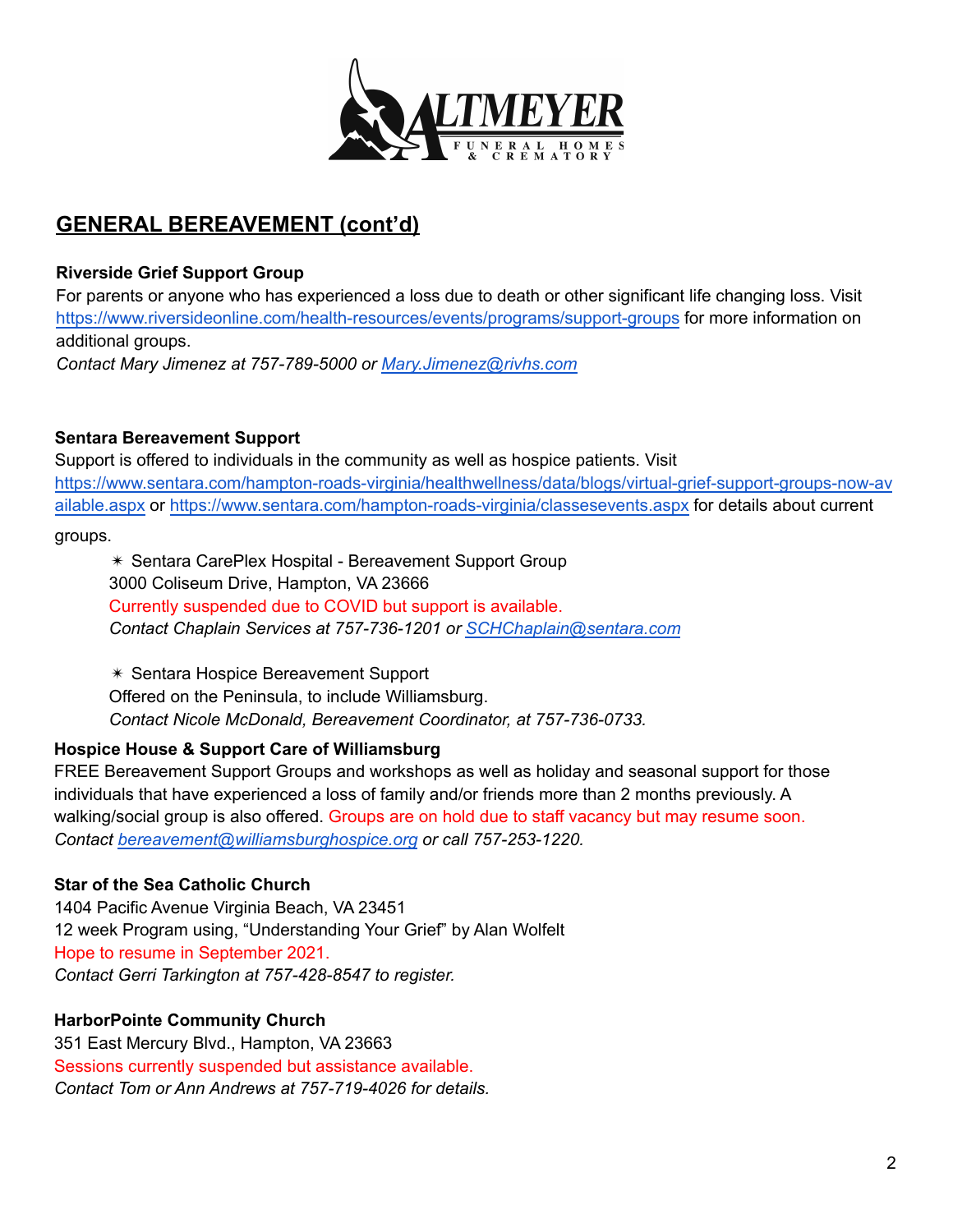

## **GriefShare Groups**

**GriefShare** is a 13-session weekly support group based in Christianity that meets in some 12,000 churches nationwide. Please contact the site you are interested in attending sessions at to receive more details about the program, possible costs, and schedule. You can visit https://www.griefshare.org for more information.

- ✴ Great Bridge Presbyterian Church 333 Cedar Road Chesapeake, VA 23322 Thursdays from 7:00 p.m. to 9:00 p.m. *Contact Robert (Bob) Burley, Deacon/Griefshare Facilitator, at 757-547-4706.*
- ✴ Bethel Temple 1705 Todds Lane Hampton, VA 23666 Call for in-person schedule. *Contact Gabriele Schloemer at 757-826-1426 ext. 248 or [bethellife@betheltemple.com](mailto:bethellife@betheltemple.com)*
- ✴ Church of the Ascension 4853 Princess Anne Road Virginia Beach, VA 23462 GriefShare has been suspended until further notice. *For more information on future sessions, contact 757-495-1886.*
- ✴ Liberty Baptist Church 1021 Big Bethel Road Hampton, VA 23666 Call for in-person schedule. *Contact Dani Fortuna at 757-826-2110 x226 or E-mail: dfortuna@libertylive.com*
- ✴ London Bridge Baptist Church 2460 Potters Road, Virginia Beach, VA 23454 Call for in-person schedule. *Visit https://www.londonbridge.org or call 757-486-7900.*
- *✴* Old Donation Church 4449 Witchduck Road, Virginia Beach, VA 23455 *For more information about future sessions, contact 757-497-0563.*
- ✴ World Outreach Center 1233 Shields Road, Newport News, VA 23608 Call for in-person schedule.  *Contact Esther Baker, Coordinator, at 757-874-1223 or E-mail: ebaker@wowcenter.org*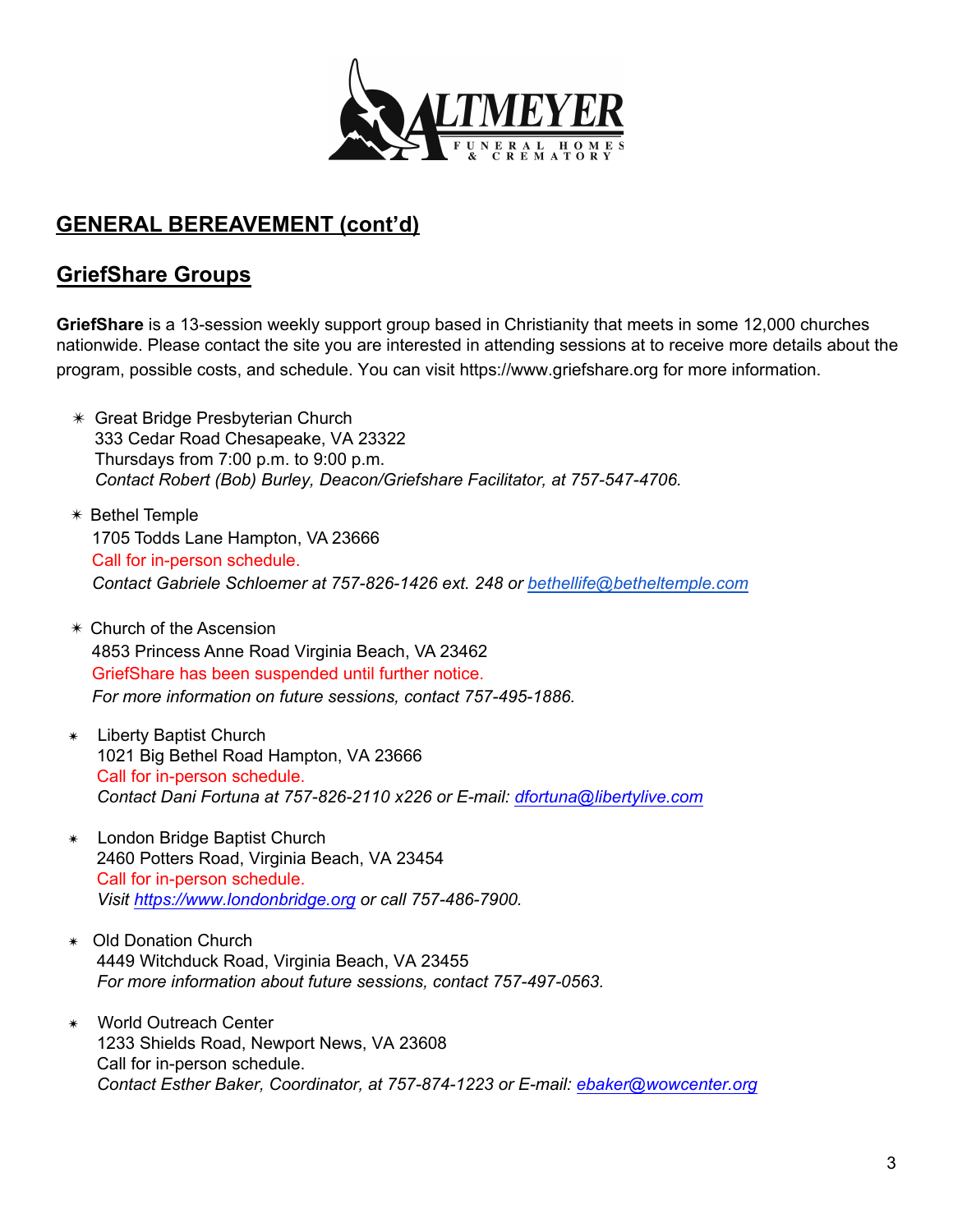

- ✴ Williamsburg United Methodist Church 500 Jamestown Rd, Williamsburg, VA 23185 Thursdays at 5:30 p.m. IN PERSON - call for schedule. *Contact Meghan Roth Clayton at 757-229-1171 for details.*
- ✴ Parkview Baptist Church 604 Hilton Blvd. Newport News, VA 23605 Tuesdays from 6:00 p.m. to 8:00 p.m. IN PERSON - call for schedule. *Contact Jan Conley, Facilitator, at 757-247-0491,for details.*
- ✴ New Covenant Church 1079 Big Bethel Road, Hampton, VA, 23454 Call for schedule. *Contact Beth Bustin at 757-838-8700 ext.18.*
- ✴ King of Glory Lutheran Church 4897 Longhill Road Williamsburg, VA 23188 IN PERSON - Registration is required. *Contact Debbie Rathke, GriefShare Facilitator, at 757-220-6770.*
- ✴ Walnut Hills Baptist Church 1014 Jamestown Road, Williamsburg, VA 23185 IN PERSON - call for schedule. *Contact Elaine Schrader, GriefShare Facilitator, at 757-268-1761.*
- ✴ Church of St. Terese 6262 Main Street, Gloucester, VA 23061 IN PERSON - Registration is required. *Contact Linda Gregory, GriefShare Facilitator, at 804-815-7695.*
- ✴ First Baptist Church of Hampton VIRTUAL - Registration is required. *Contact Rev. Delrose Reynolds-Porter, Bereavement Ministry Lead, at 757-723-0988.*
- ✴ Great Bridge Baptist Church 640 Battlefield Blvd S, Chesapeake, VA 23322 IN PERSON - Registration is required. *Contact Richard Castleberry, Minister of Spiritual Development and Senior Adults at 757-482-2111.*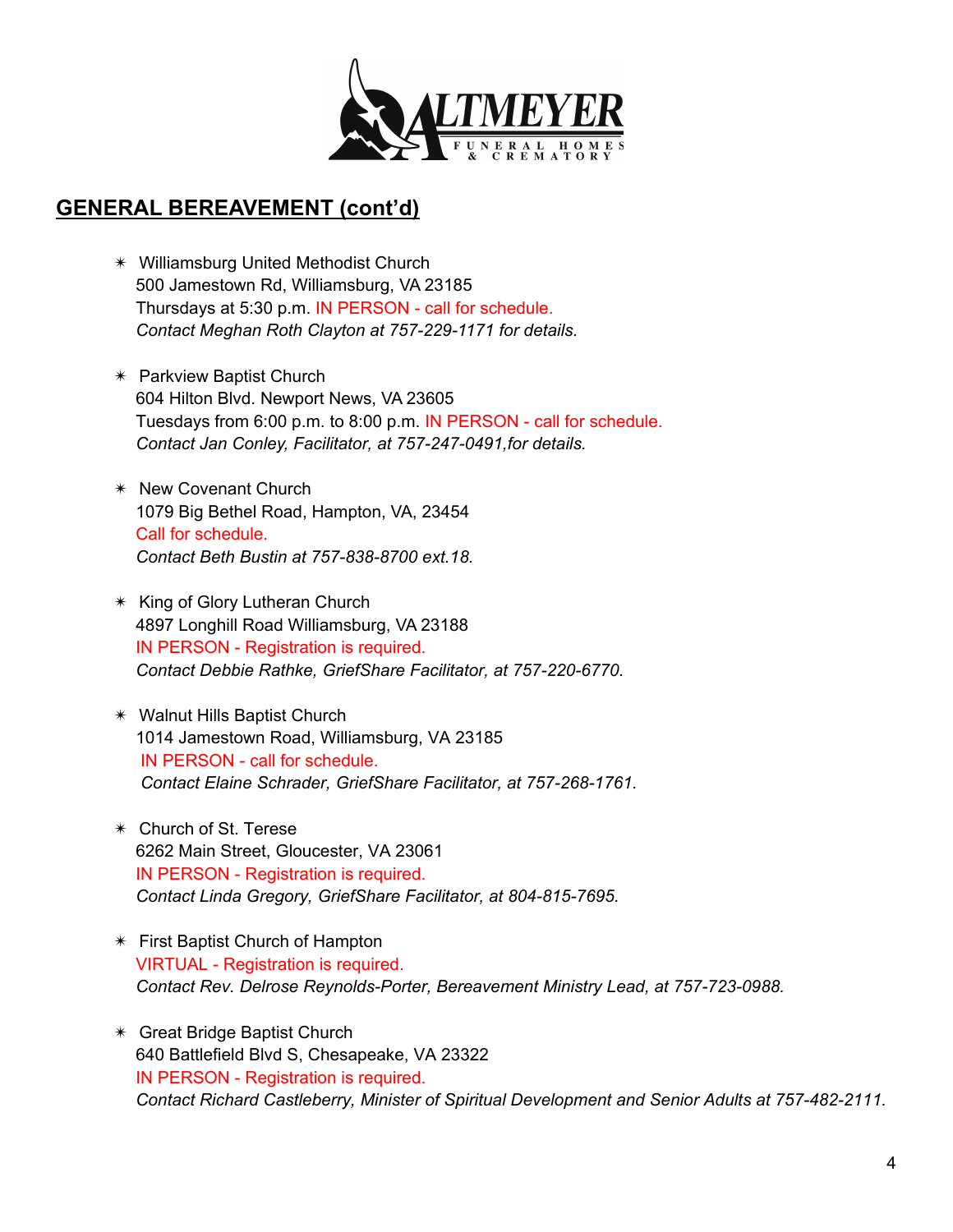

## **Legacy Hospice**

Various groups/activities offered for families in hospice care and those grieving in the community. Serving all of Hampton Roads. Support offered virtually. *Contact Dean Nowotny, Bereavement Coordinator, at [DeanNowotny@legacy-hospice.com](mailto:DeanNowotny@legacy-hospice.com) or 757-937-5063.*

#### **Traditions Health and Hospice**

Stevens Memorial Baptist Church 224 Richneck Rd, Newport News, VA 23608 Second Thursday every month at 6 p.m. IN PERSON - No registration needed. *Contact Marlena Passante, RN, at marlenapassante@traditionshealth.com or 757-594-0288.*

## **ProMedica Hospice**

Brookdale Senior Living 3800 Treyburn Dr, Williamsburg, VA 23185 4th Thursday of every month from 3 p.m. to 5 p.m. *Contact Bob Boyd at 757-495-8215.*

Charter Senior Living at Williamsburg 440 McLaws Cir, Williamsburg, VA 23185 4th Wednesday of every month from 5 p.m. to 7 p.m. *RSVP to receptionist@charterwilliamsburg.com or call 757-221-0018.*

#### **Commonwealth Senior Living of Williamsburg**

236 Commons Way, Williamsburg VA 23188 10 a.m. on Tuesdays - No registration required. *For more information, call 757-564-4433 and ask for Michelle.*

#### **The Hidenwood Retirement Community**

50 Wellesley Drive, Newport News, VA 23606 First and Third Mondays at 5:30 p.m. Facilitated by Reverend Nathan Milton. *Call the Hidenwood for details at 757-930-1075.*

## **Saint Bede Catholic Church**

3686 Ironbound Road, Williamsburg, VA 23188 *Contact Deacon Francis Roettinger at 757-229-3631 or froettinger@bedeva.org for more information.*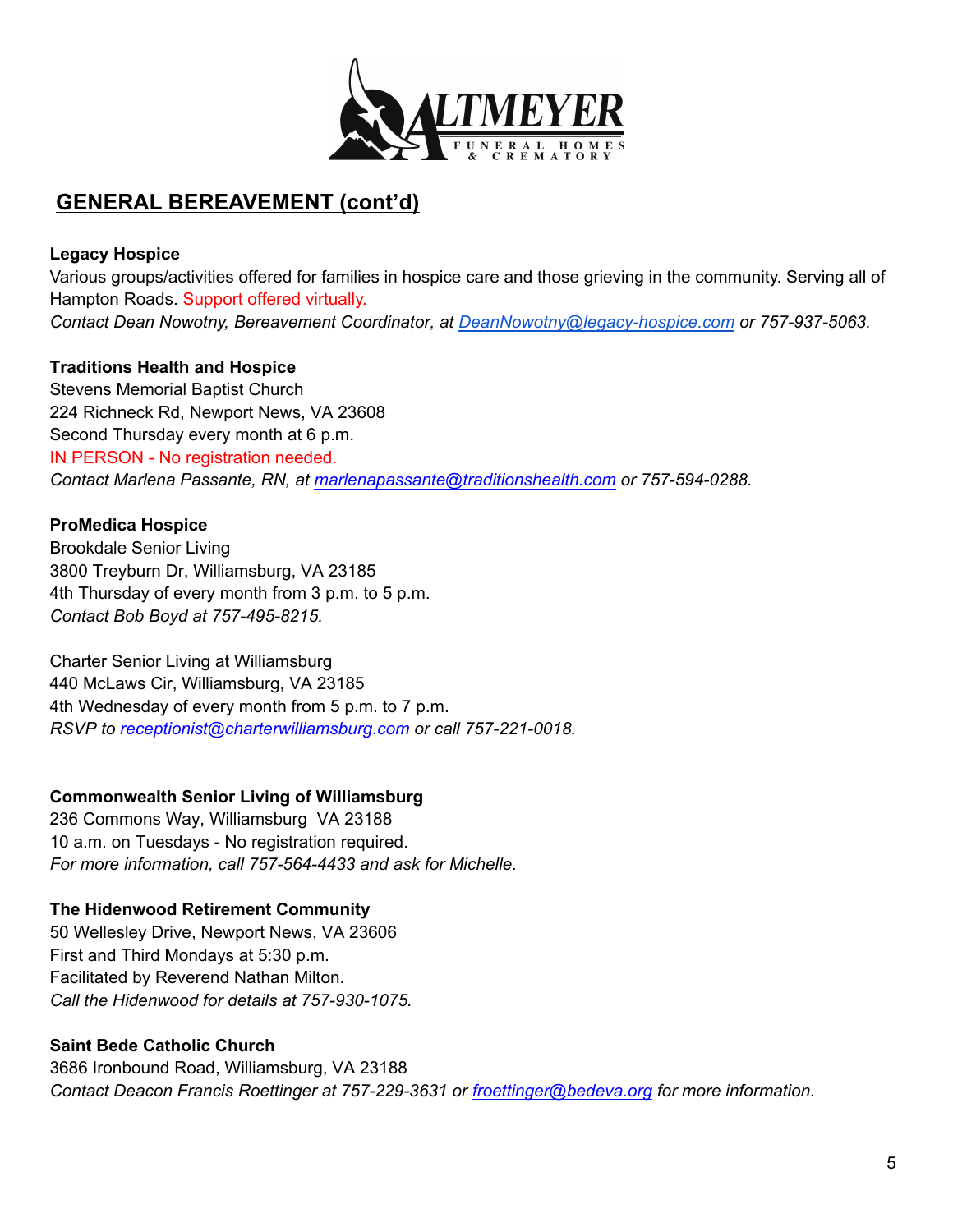

## **GRIEVING CHILDREN**

**Comfort Zone Camp:** Comfort Zone Camp is a nonprofit 501(c)3 bereavement organization that transforms the lives of children who have experienced the death of a parent, sibling, primary caregiver, or significant person. Our programs are free of charge and include trust-building activities and age-based support groups that break the emotional isolation grief often brings. Comfort Zone's programs are offered to children ages 7-17, and their families for the family programs, plus we offer young adult programs for 18-25-year-olds. Due to COVID some programs are now being offered online. *Visit <https://comfortzonecamp.org> for more information.*

**Peace by Piece:** Peace by Piece (by Edmarc) is a children's grief group servicing Hampton Roads. We currently welcome children 5-18 who have experienced the death of a significant individual in their life. There is also an adult group that meets to support the parents/caregivers. Children's groups are separated by age/developmental level and meet twice a month from September to May. *Visit <https://edmarc.org> to learn more about the program.*

**Camp Lighthouse:** Camp Lighthouse is a two-day camp for children and teens dealing with the loss of a loved one. Trained professionals and volunteers help children and their families explore issues related to grief, walking beside them as they take the steps needed to heal. The camp is expected to reopen in 2022. *Contact [camplighthouse@sentara.com](mailto:camplighthouse@sentara.com) or call 757-553-3330 (Southside) or 757-736-0709 (Peninsula).*

**Kidz'NGrief:** Offered by Bon Secours, children participate in age-appropriate groups: 3 to 5 year olds, 6 to 8 year olds, 9 to 10 year olds, middle school children, and high school youth. Additionally, there are four groups for adults who bring children to Kidz 'N Grief, as well as a "Volcano Room" to allow volatile feelings in a safe place. Volunteer facilitators complete the 30-hour training program developed by the Dougy Center. 2nd and 4th Mondays, 6:00 p.m. to 7:30 p.m. during the school year. - IN-PERSON *Contact Ariane Walter at 757-886-6511 or Ariane\_Walter@bshsi.org for locations and times.*

**Mikey's Camp by Bon Secours:** Mikey's Camp is an overnight camp held once a year in November from Friday afternoon to Sunday afternoon for children/teens starting at age seven. Mikey's Camp provides a supportive environment where children/teens can explore the normal process of grief, and where their self-expression is heard, valued, and honored. The camp is staffed by professional grief facilitators and trained volunteers.

The camp is currently on hold.

*Contact Ariane Walter at 757-886-6511 or Ariane\_Walter@bshsi.org for questions about Mikey's Camp.*

#### **CHKD Sibling Grief Support Group**

Sibling grief support for children and teens ages 6-18; led by a certified Child Life Specialist. *Contact griefsupport@chkd.org or 757-668-8246.*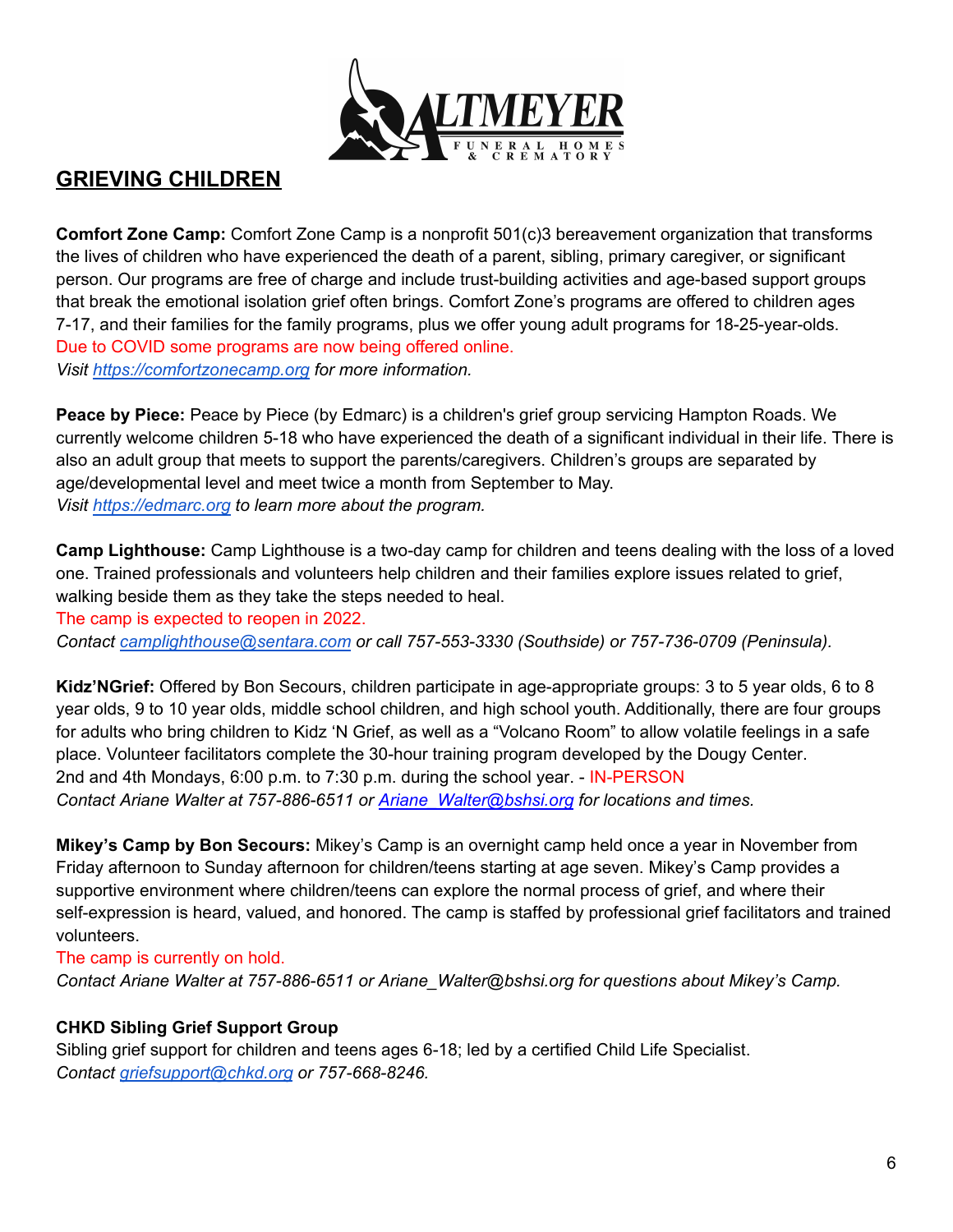

## **PARENTS WHO HAVE LOST A CHILD**

#### **Compassionate Friends**

Whether your family has had a child die (at any age, from any cause) or you are trying to help those who have gone through this life altering experience, The Compassionate Friends exists to provide friendship, understanding, and hope to those going through the natural grieving process. Find resources and chapter information at [https://www.compassionatefriends.org/find-support.](https://www.compassionatefriends.org/find-support) Some meetings are on hold or virtual at this time so please contact directly for information.

#### ✴ **Peninsula Chapter**

St Luke's United Methodist Church 300 Ella Taylor Road, Yorktown, Virginia 23692-3236 1st Monday of each month 7:00 to 8:30 pm *Contact Gordon (757) 879-0700 or Alice 757-879-0024 or [peninsulatcf@live.com](mailto:peninsulatcf@live.com)*

#### ✴ **The Compassionate Friends of Williamsburg**

4445 Powhatan Parkway, Williamsburg, Virginia 23188 2nd Monday of each month 7:00 pm *Contact 757-903-1641 or [wmsburgcompassionatefriends@gmail.com](mailto:wmsburgcompassionatefriends@gmail.com)*

#### ✴ **Tidewater Chapter**

805 Kempsville Road, Virginia Beach, Virginia 23464-2708 3rd Tuesday of each month 7:00 pm *Contact 757-995-7012 or [aaviands.tcf@gmail.com](mailto:aaviands.tcf@gmail.com)*

✴ **TCF of Suffolk, Eclipse Chapter** 1589 Steeple Drive, Suffolk, Virginia 23433-1615 2nd Thursday of each month 7:00 pm *Contact 757-238-2671 or [patsyanded@charter.net](mailto:patsyanded@charter.net)*

**Share Support Group:** The mission of Share Pregnancy and Infant Loss Support, Inc. is to serve those whose lives are touched by the tragic death of a baby through pregnancy loss, stillbirth, or in the first few months of life. *Resources and virtual support are offered at [www.nationalshare.org](http://www.nationalshare.org)*

**Empty Arms Support Group:** A support group for those experiencing the loss of a baby due to miscarriage, stillbirth, or pregnancy loss and newborn loss. Provided by Sentara Women's Services, 801 Volvo Pkwy Ste 120, Chesapeake, VA 23320. *Contact 1-800-455-4552 or [www.sentara.com/womens.](http://www.sentara.com/womens)*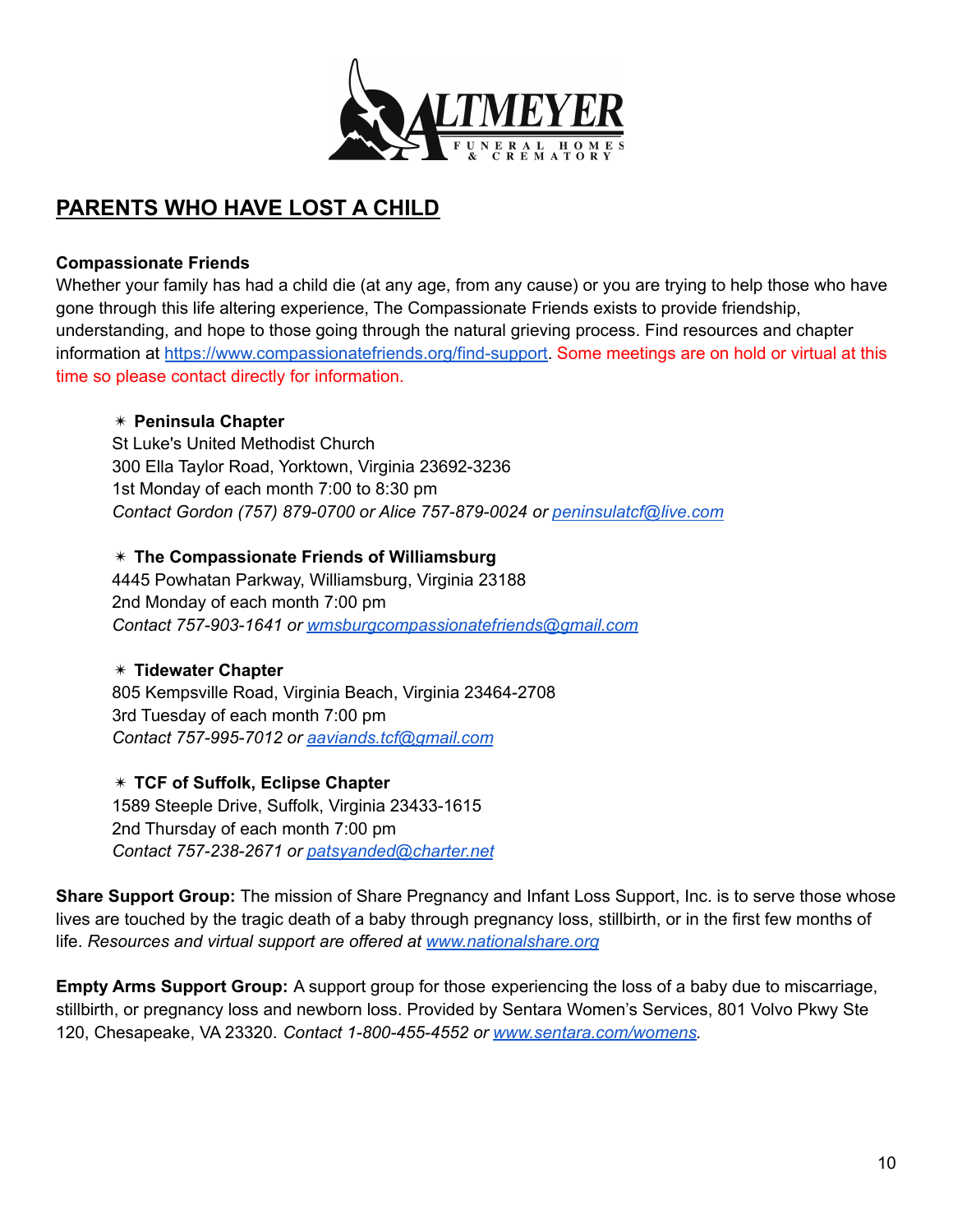

## **PARENTS WHO HAVE LOST A CHILD (cont'd)**

## **CHKD Grief Support Group**

For parents who have experienced the death of a child. *Contact the Chaplaincy/Bereavement Services in Norfolk at 757-668-9661.*

## **Oncology Grief Support Group: Beams of Hope**

For grief and bereavement support for any parent of a CHKD patient who has died from cancer. *Contact Rebecca Ruck at [Rebecca.Ruck@chkd.org](mailto:Rebecca.Ruck@chkd.org) ot 757-668-9617.*

## **Edmarc Hospice for Children**

Grief support group for any parents in the community who have experienced the death of a child. Two groups, one for mothers and one for fathers, will be held simultaneously in separate rooms. Edmarc in Olde Towne Portsmouth 516 London Street, Portsmouth, VA 23704 *For information or to register, contact Edmarc at 757-967-9251 or [bereavement@edmarc.org](mailto:bereavement@edmarc.org)*

## **Group for Parents who have Experienced the Death of a Child**

Bon Secours Bereavement Center 1st and 3rd Thursdays 10:00 to 11:30 am - VIRTUAL 2nd and 4th Thursdays 7:00 pm to 8:30 pm - VIRTUAL *Contact Stephanie Thompson at 757-287-4534 for the ZOOM link.*

## **Perinatal Loss Grief Support**

Bon Secours Bereavement Center 2nd Wednesday of the month, 7:00 to 8:30 pm - VIRTUAL *Contact [jamey\\_kagey@bshsi.org](mailto:jamey_kagey@bshsi.org) or [leanne\\_shelton@bshsi.org](mailto:leanne_shelton@bshsi.org) for ZOOM link.*

**Forget Me Not:** Offered by Riverside, this is a Perinatal Bereavement Support Group that meets Mondays from 1 to 2 p.m. at Riverside Regional Medical Center. Led by Chaplain Linda Hudson, the group offers a safe and relaxed atmosphere while providing support to anyone who has experienced a pregnancy loss or the loss of an infant.

Mondays from 1:00 to 2:00 pm *For more information contact Linda Hudson at 757-612-7693 or [Linda.Hudson@rivhs.com](mailto:Linda.Hudson@rivhs.com)*

#### **Post-Abortion Healing (Retreats and Individual Counseling)** The Williamsburg Christian Retreat Center, Toano, VA *Contact Linda Riva at 757-887-3144 or [lindajr2@yahoo.com](mailto:lindajr2@yahoo.com)*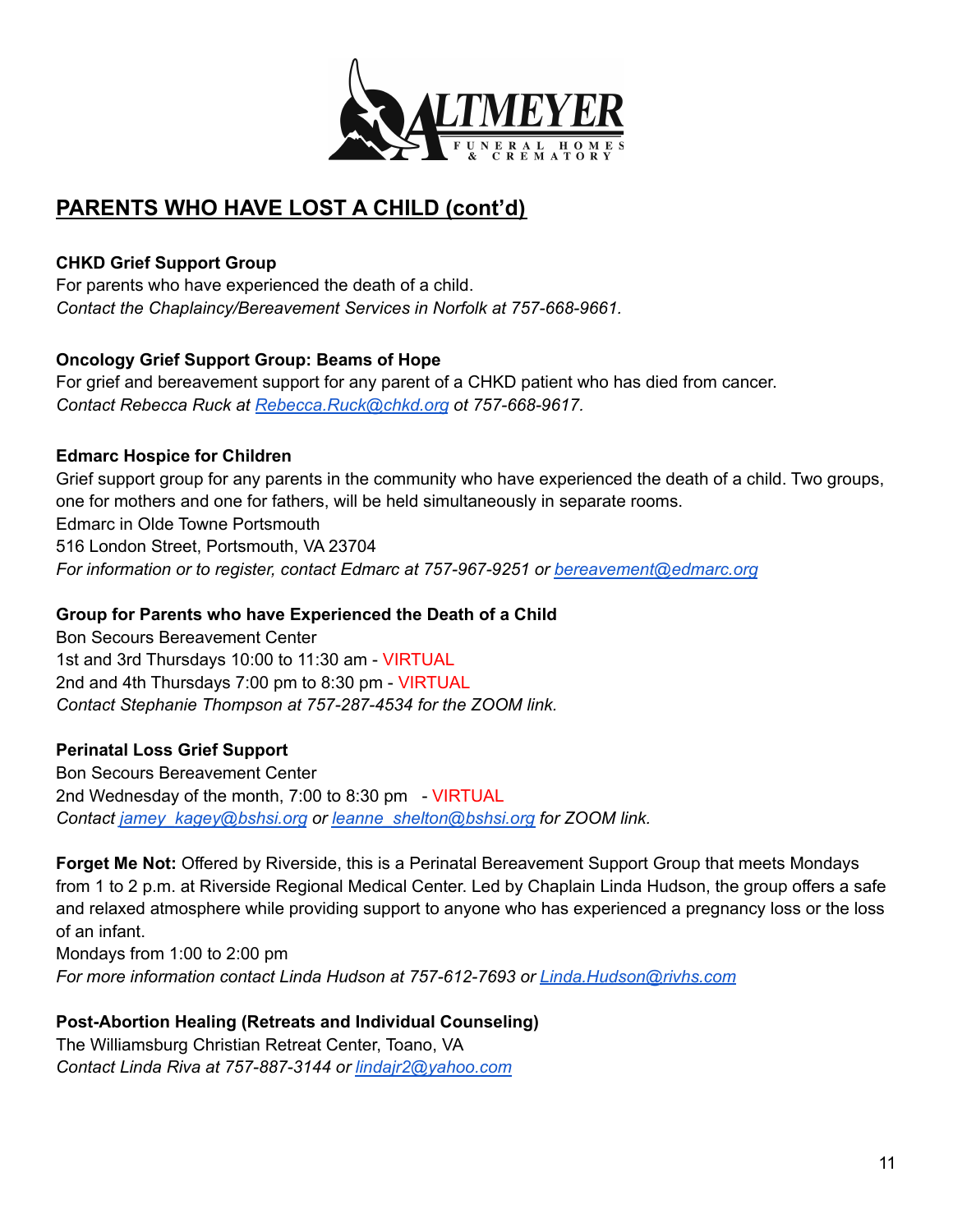

# **PARENTS WHO HAVE LOST A CHILD (cont'd)**

## **Star Legacy Free Support for Pregnancy/Infant Loss:** Online Support at

[www.starlegacyfoundation.org/support-groups](http://www.starlegacyfoundation.org/support-groups) as well as the following VIRTUAL groups (below). There is also a National Telephone Support line (952-715-7731, ext 1).

- *Bereaved Parents of Perinatal Loss*: 1st and 3rd Mondays at 7:00 p.m. EST or 2nd and 4th Thursdays at 8:00 pm EST
- *Pregnancy After a Loss*: Mondays at 8:30 p.m. EST
- *Parenting After Loss:* 1st Wednesdays at 1:00 p.m. and 9:30 p.m. EST or 3rd Wednesdays at 1 p.m. and 9:30 pm EST
- *Dad's Grief Discussion Group*: 2nd Mondays at 7:00 pm EST
- *Grandparents and Extended Family*: 1st Wednesdays at 8:30 EST
- *Coping with SIDS and Infant Death*: 2nd Wednesdays at 7:00 p.m.

## **American Guild for Infant Survival (AGIS) Support Group**

For parents who have experienced the death of a child through Sudden Infant Death Syndrome. *Contact Scott and Eileen Hessek at [agis@sids-supportguild.org](mailto:agis@sids-supportguild.org) or 757-463-3845.*

#### **Pregnancy and Infant Loss**

For parents who have experienced the loss of a baby due to miscarraige, stillbirth, and infant death. *Contact Anisa Glowczak and Ann Prescott at [goodmourning@gmail.com](mailto:goodmourning@gmail.com) or 757-572-4609.*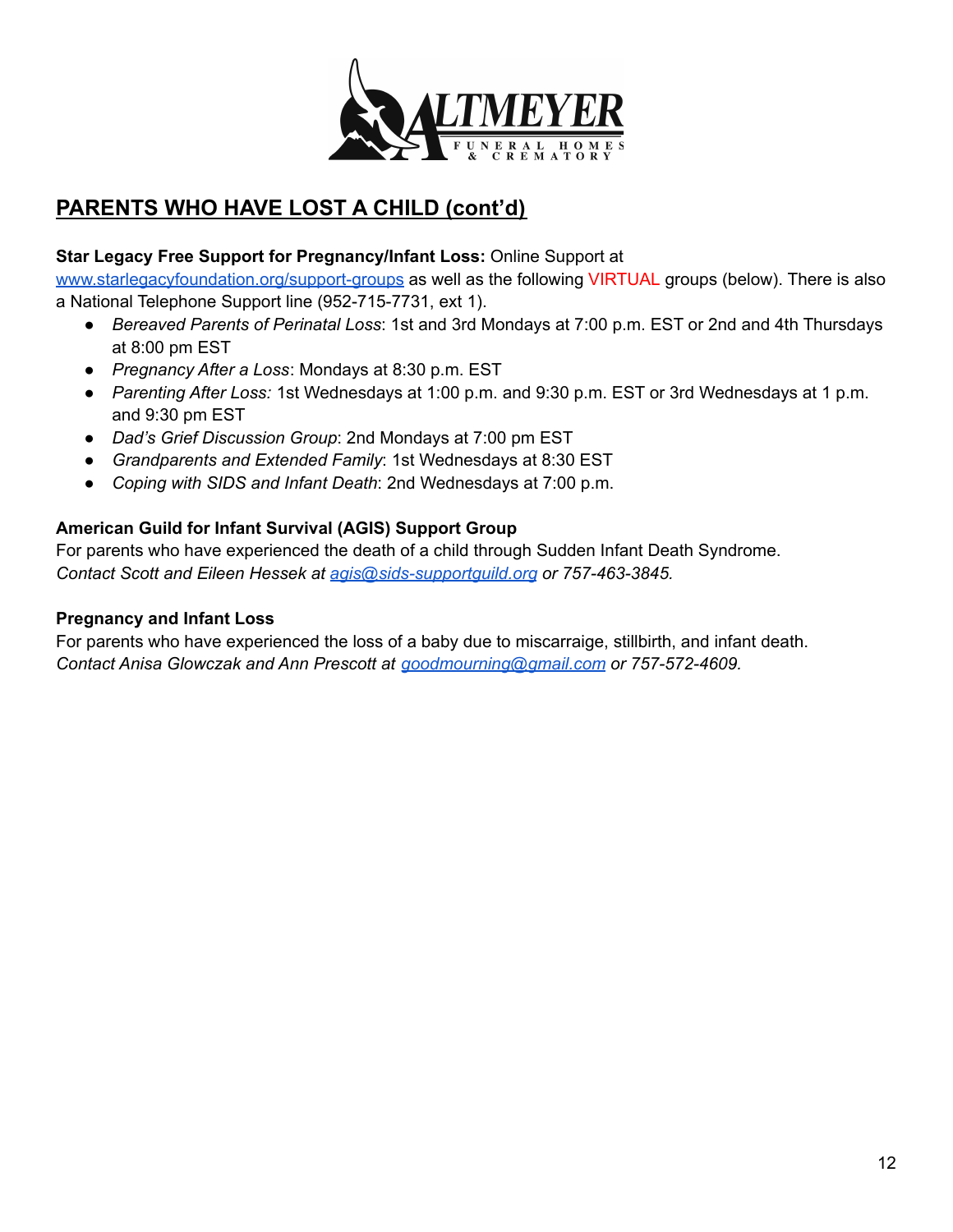

## **HOMICIDE SURVIVOR SUPPORT GROUPS**

**Newport News Police Department Homicide Support Group** Newport News Police HQ 9710 Jefferson Ave. Newport News, VA 23605 2nd Wednesdays at 6:00 pm *Registration required. Contact Lt. R.S. Fish at 757-928-4202 or [fishrs@nnva.gov](mailto:fishrs@nnva.gov)*

**Virginia Victim Assistance Network** Newport News Justice Building 501 Washington Ave, Newport News, VA 23608 *MUST PRE-REGISTER TO PARTICIPATE. Call Malik Brice at 757-926-7257 for information.*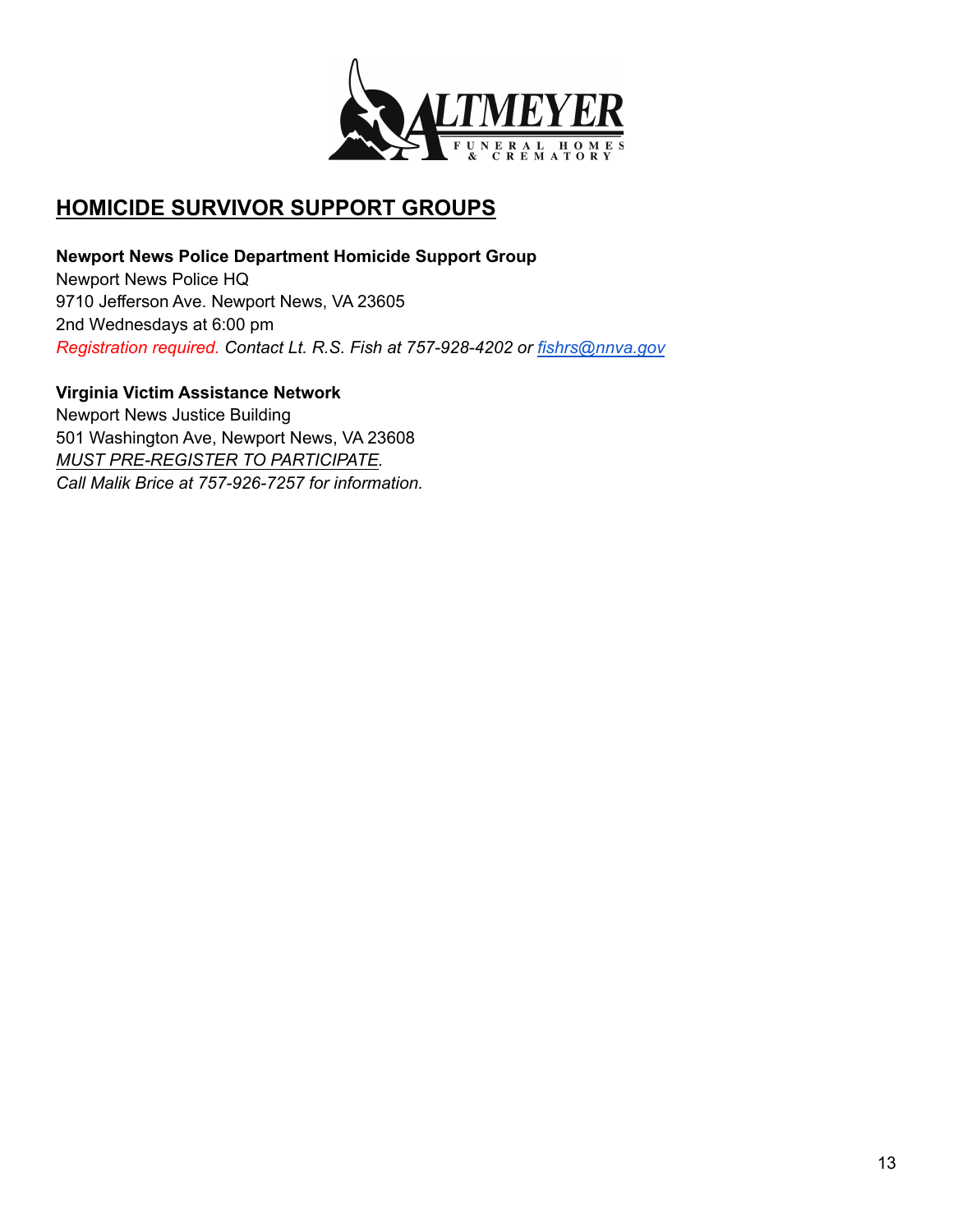

# **LOSS AS A RESULT OF SUICIDE**

## **National Suicide Prevention Lifeline: 1-800-273-TALK (8255)**

**Still Standing:** A Support Group for those who have lost a friend, a loved one to suicide. Spring Branch Community Church 1500 N. Great Neck Road, Virginia Beach, VA 23454 2nd Tuesday of each month 7:00 to 8:30 pm. Participants should be 18 and over. *New participants should contact Elaine Roberts at 757-464-9289 and please arrive at 6:30 to register.*

**Hampton Roads Survivors of Suicide Support Group:** A bereavement group for anyone who has lost a loved one to suicide. St. Andrew's Lutheran Church 4811 W. High St., Portsmouth, VA 23703 *For information, contact Chris Gilchrist, LCSW, PC, at 757-483-5111 to register before the meeting.*

## **Survivors of Suicide Loss**

Williamsburg Survivors of Suicide Loss (SOSL) provides healing support for people coping with the shock, excruciating grief, and complex emotions that accompany the loss of a loved one to suicide. This support group was created in 2021 with a mission to recognize and respect the courage and resilience of suicide survivors at all stages in their personal journey. This group has moved to a virtual format. *For more information, contact Charlotte Moyler at 757-903-1641 or [williamsburgsurvivors@gmail.com](mailto:williamsburgsurvivors@gmail.com)*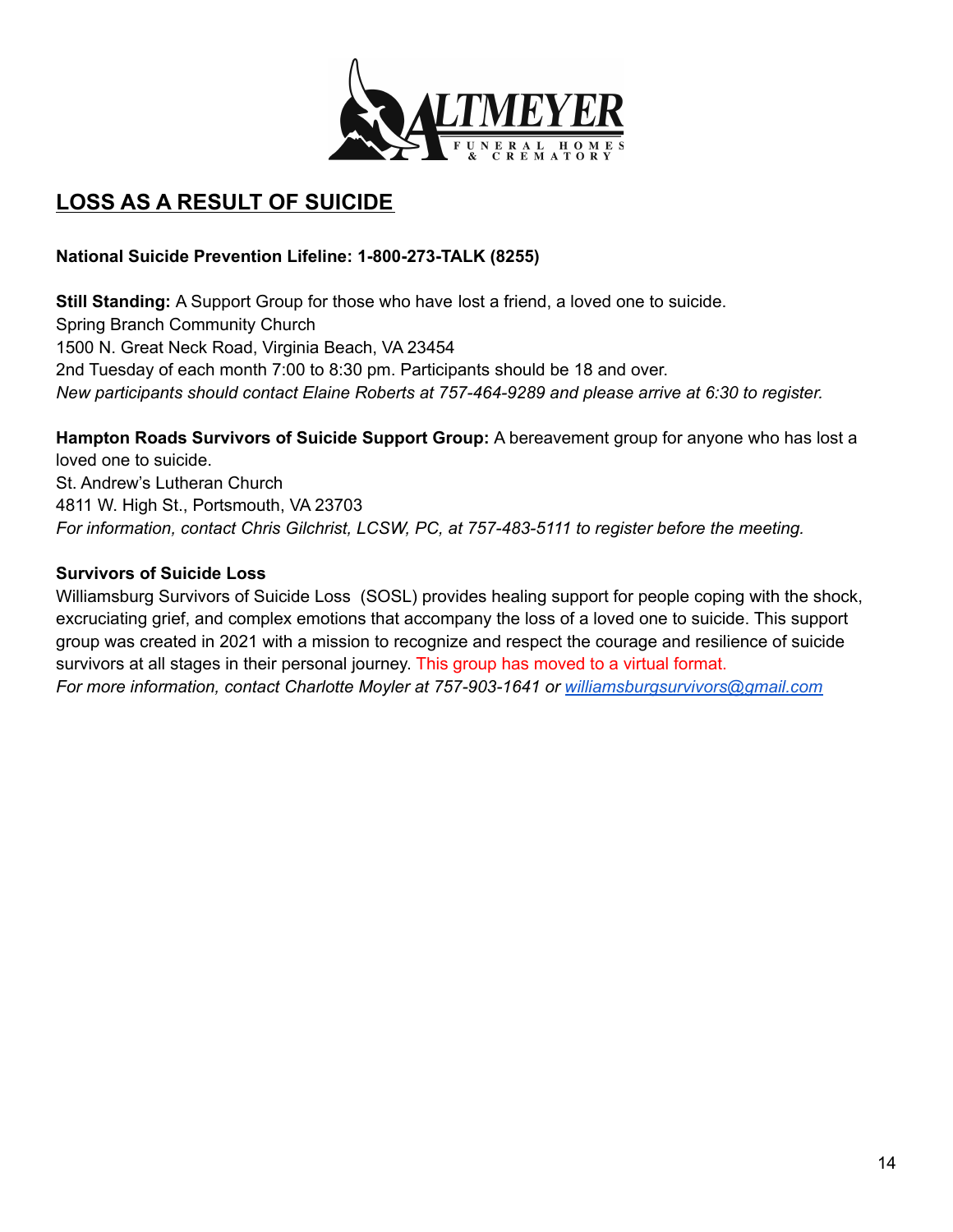

# **LOSS OF A SPOUSE**

#### **Healing After the Loss of a Spouse**

Bethel Temple 1705 Todds Lane Hampton, VA 23666 Quarterly; next session is September 14, 2021. *Contact Gabriele Schloemer at 757-826-1426 ext. 248 or [bethellife@betheltemple.com](mailto:bethellife@betheltemple.com)*

## **Chesapeake Widowed Persons Service**

Chesapeake General Hospital 736 N. Battlefield Blvd., Chesapeake, VA 23320 Please call for a schedule. *For information, contact Laurie Miller 757-545-4911.*

#### **Young Widows and Widowers**

YWOW is a community of widows and widowers that have lost their spouse or life partner too early in life. We have members from their 20s to their 80s throughout Virginia. Learn more at <https://www.ywow.org/join.html>